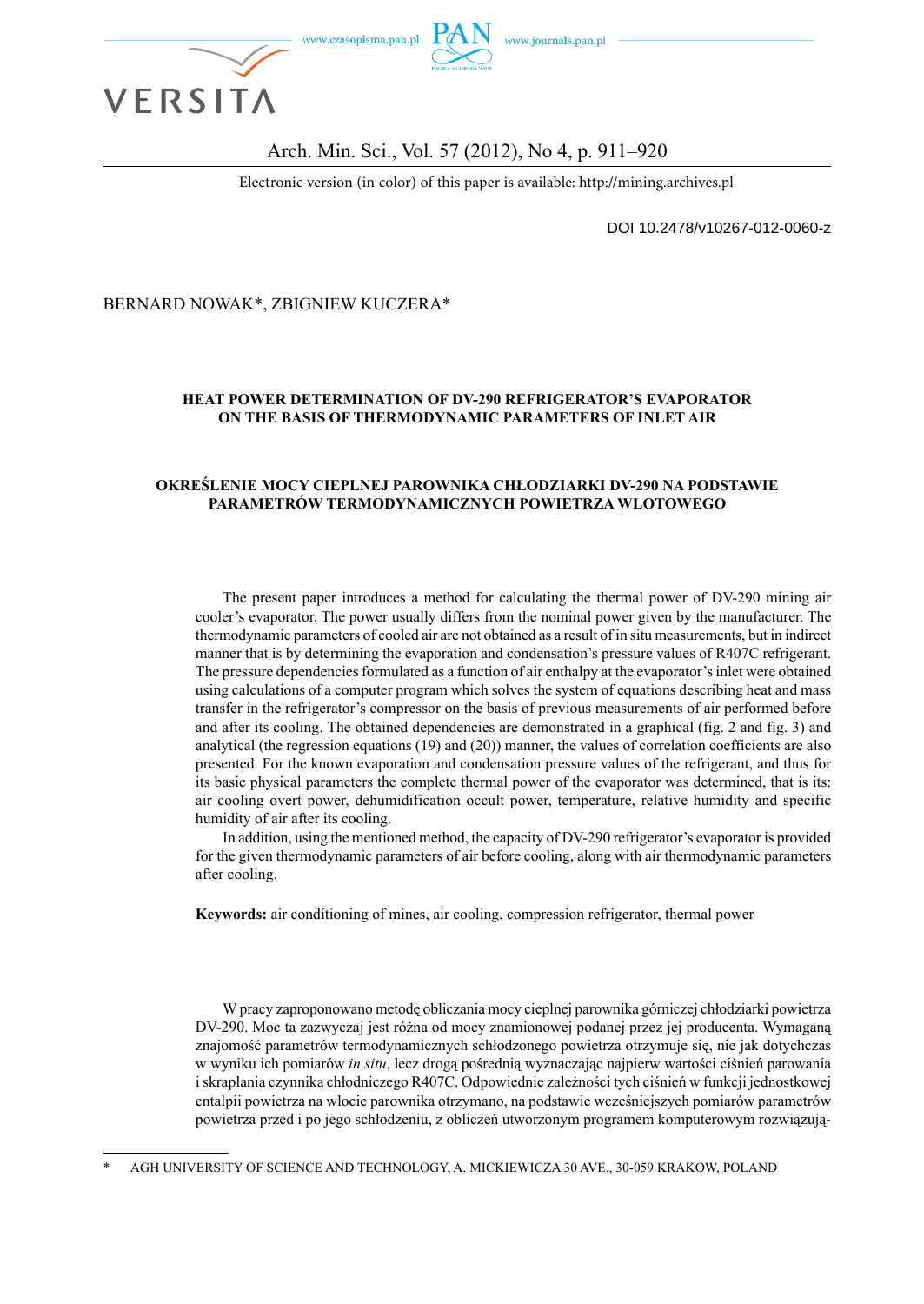

cym układ równań opisujący wymianę ciepła i masy w chłodziarce sprężarkowej. Uzyskane zależności przedstawiono w sposób graficzny (rys. 2 i rys. 3) oraz analityczny **–** równania regresji (19) i (20), podając też wartości współczynników korelacji. Dla znanych wartości ciśnień parowania i skraplania czynnika chłodniczego, a więc także i jego podstawowych parametrów fizycznych, korzystając z wymienionego programu komputerowego, wyznaczono, w funkcji jednostkowej entalpii powietrza na wlocie parownika, całkowitą jego moc cieplną z podziałem na moc jawną ochładzania powietrza, utajoną moc osuszania powietrza, temperaturę, wilgotność względną i wilgotność właściwą powietrza po jego ochłodzeniu.

Podano też, dla przykładowych zadanych parametrów termodynamicznych powietrza przed jego schłodzeniem obliczone wspomnianą metodą, moce parownika chłodziarki DV-290 oraz parametry termodynamiczne powietrza po schłodzeniu.

**Słowa kluczowe:** klimatyzacja kopalń, chłodzenie powietrza, chłodziarka sprężarkowa, moc cieplna

## **1. Introduction**

In order to improve working conditions in terms of heat in underground mine headings, when ventilation methods are insufficient, active air cooling is used. For this purpose, compression refrigerators operating in direct or indirect cooling system are most commonly used. However, their operating efficiency is very frequently limited by their capability to transfer the heat removed from fresh air and produced by compressor's operation to the air consumed by an evaporative cooler. The efficiency of this air cooling process is determined by the efficiency of use of cooling capacity available in a given system. The assumption that the evaporator's rated heat power, given by the refrigerator manufacturer, is a constant value is in many cases groundless.

The heat power values of DV-290 refrigerator evaporator, measured in mine operating conditions with proper heat collection by DV-290 refrigerator condenser, the rated value of which was of 290 kW, were not constant and varied in the range from 210 to 308 kW. These fluctuations were accompanied by fluctuations of unit enthalpy of air at the inlet to the evaporator from 1162 to 1361 kW. The said evaporator of DV-290 refrigerator with R407C cooling agent was directly built into the principal pressure air duct. Fresh air was provided by two ES9 500/80 serially connected fans, arranged in a circulating stream.

In this paper, a method of determining the cooling capacity of a directly operating refrigerator evaporator, based only on a known unit enthalpy of air at the evaporator's inlet, is presented; and not, as it has been so far, on the product of mass flow rate of cooled air and of specific enthalpy difference between inlet and outlet of evaporator. So far the required specific enthalpy of cooled air has been calculated on the basis of experimentally determined thermodynamic parameters of air leaving an evaporator. In the method presented in this paper, the parameters of cooled air are determined indirectly by solving a system of equations which describe processes of heat and mass exchange running in refrigerator in a steady state. For this purpose, the vaporization and condensation pressure of a given cooling agent, which circulates through refrigerator and undergoes thermodynamic processes, have to be known so that the physical parameters of coolant may be determined on the basis of numerical values, specified in tables and corresponding to: cooling agent in a liquid phase, cooling agent at phase boundary and area of superheated steam. In air refrigerators used in mining sector these pressures are not always measured. Assuming that heat is sufficiently collected by the refrigerator's condenser, the values of the foregoing cooling agent pressures have been determined indirectly. For this purpose, at the same initial conditions, heat power of evaporator calculated on the basis of previous measurements made on site was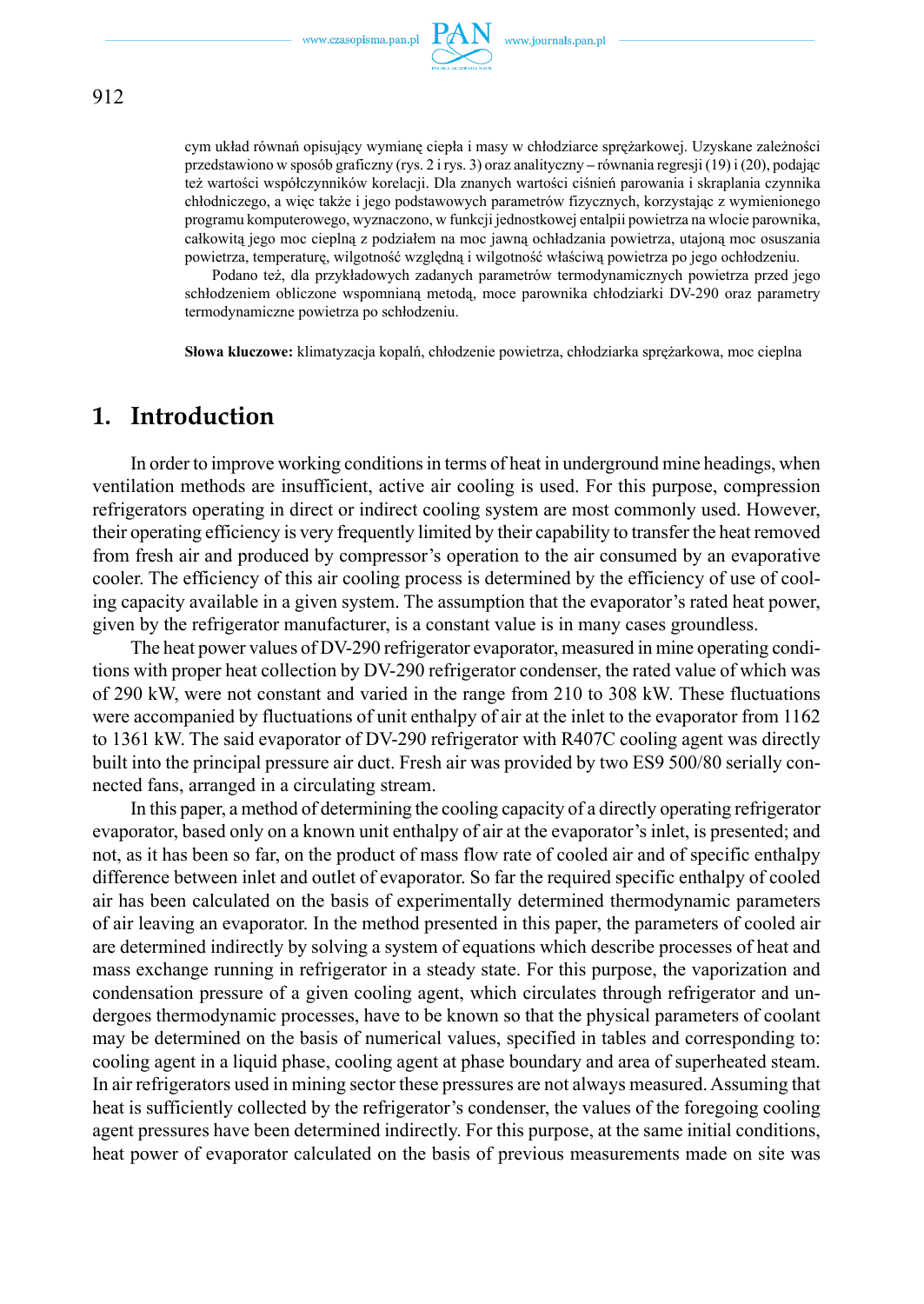compared with the heat power obtained in numeric solution of the said equation system forming mathematical model of air refrigerator operation. Superheating and supercooling of cooling agent were assumed at 5°C and – 2°C, respectively. In the mathematical description of the discussed air cooling system, a concentrated nature of its individual components (evaporator, condenser) was assumed, which causesthe parameters of air, cooling agent and water cooling the condensernot to change continuously, along these components, but in a stepwise manner. The said system of equations was introduced in the paper of (Nowak & Filek, 2009, 2010b), and the correctness of created mathematical descriptions of actual heat and mass exchange processes running in DV-290 and TS-300 refrigerators was evaluated in the paper (Nowak et al., 2010a).

# **2. Method of evaporator's heat power determination on the basis of unit enthalpy of air at evaporator inlet**

The following system of equation, describing the operation of directly operating refrigerator in steady-state conditions, may be given after (Nowak & Filek, 2009, 2010b):

$$
\ln \frac{t_1 - t_{f0}}{t_{c2} - t_{f0}} = \frac{k_p F_p (t_1 - t_{c2})}{Q_m (1 - b_f) [c_p (t_1 - t_{c2}) + c_w (t_1 x_1 - t_{c2} x_{c2}) + (r_p - c_c t_{c2}) (x_1 - x_{c2})]}
$$
(1)

$$
\ln \frac{t_1 - t_{f0}}{t_{c2} - t_{f0}} = \frac{k_p F_p (t_1 - t_{c2})}{Q_f [c_{pf0}(t_{f2} - t_{f0} \chi_{p1}) + (r_{pf0} - c_{cf0}t_{f0})(1 - \chi_{p1})]}
$$
(2)

$$
\ln \frac{t_{fk} - t_{w1}}{t_{fk} - t_{w2}} = \frac{k_s F_s}{Q_w c_c}
$$
 (3)

$$
\ln \frac{t_{fk} - t_{w1}}{t_{fk} - t_{w2}} = \frac{k_s F_s (t_{w2} - t_{w1})}{Q_f (c_{pfk} t_{f1} + r_{pfk} - c_{cfk} t_{f2})}
$$
(4)

$$
t_{f2} = (t_{f1} + 273, 15) \left(\frac{p_k}{p_0}\right)^{\frac{\kappa - 1}{\kappa}} - 273, 15
$$
 (5)

$$
\chi_{p1} = \frac{t_{f2} c_{cfk} - t_{f0} c_{cf0}}{t_{f0} (c_{pf0} - c_{cf0}) + r_{pf0}}
$$
(6)

$$
x_{c2} = x_n(t_{c2}) = \frac{379.8 \cdot 10^u}{b - 610.6 \cdot 10^u} \quad \text{where} \quad u = \frac{7.5t_{c2}}{t_{c2} + 237.29} \tag{7}
$$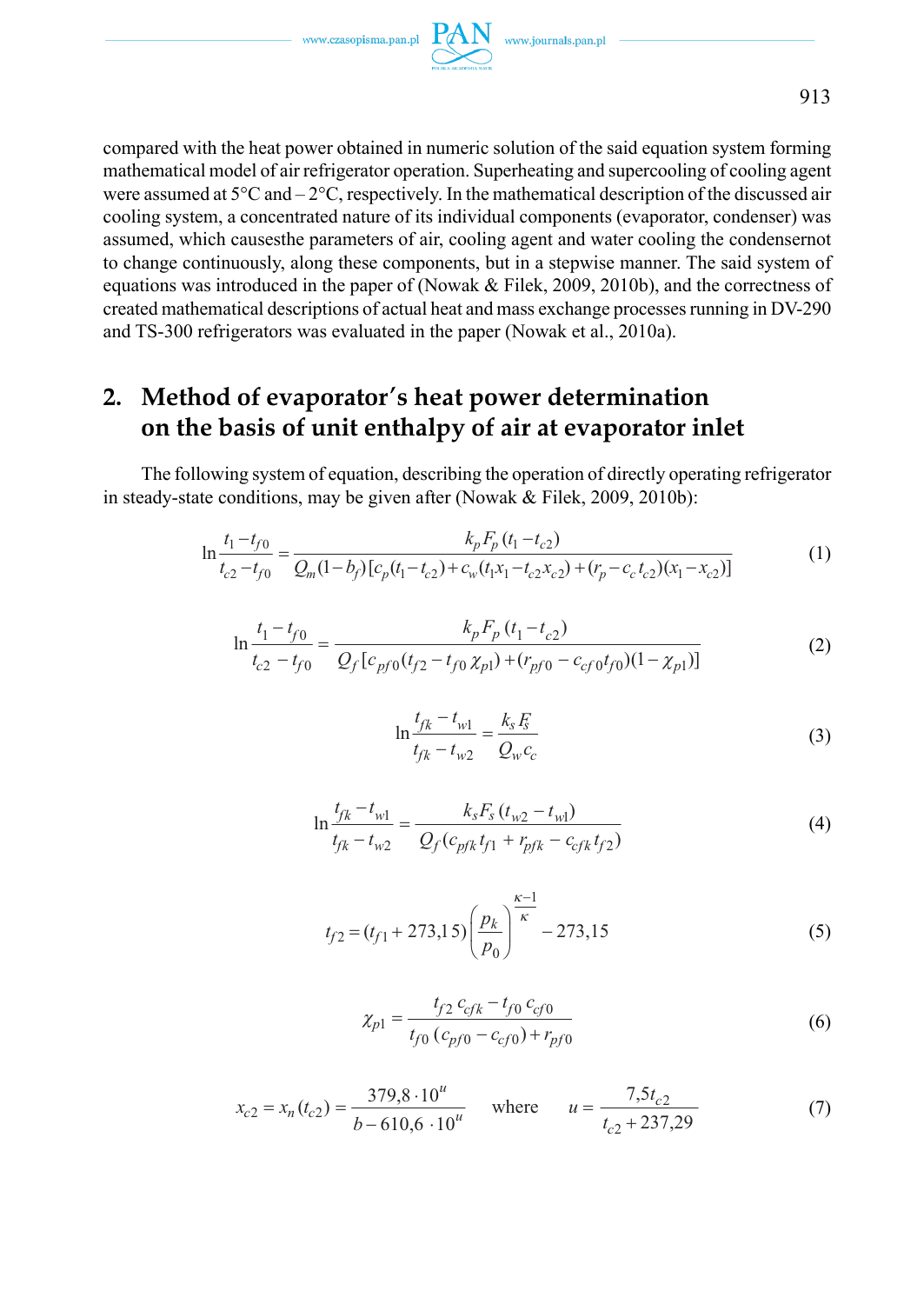

914

$$
\begin{cases}\nt_2 = \frac{(c_p t_{c2} + c_w t_{c2} x_{c2} + r_p x_{c2})(1 - b_f) + (c_p t_1 + c_w t_1 x_1 + r_p x_1) b_f - r_p x_2}{c_p + c_w x_2} \\
x_2 = \begin{cases}\nx_{c2} (1 - b_f) + x_2 b_f & \text{for } x_{c2} (1 - b_f) + x_1 b_f \le x_n(t_2) \\
x_n(t_2) & \text{for } x_{c2} (1 - b_f) + x_1 b_f > x_n(t_2)\n\end{cases}\n\tag{8}
$$

The evaporator's heat power  $N_p$  [W] (divided into sensible air cooling power  $N_{pi}$ [W] and latent air drying power  $N_{pu}$  [W]) may be calculated using the following formulae:

$$
N_{pj} = Q_m \left[ c_p (t_1 - t_2) + c_w (t_1 x_1 - t_2 x_2) \right]
$$
\n(9)

$$
N_{pu} = Q_m (r_p - c_c t_2)(x_1 - x_2)
$$
\n(10)

$$
N_p = N_{pj} + N_{pu} \tag{11}
$$

where:

- *bf* — evaporator's bypass factor understood in accordance with (Kołodziejczyk & Rubik, 1976) as a ratio of a conventional mass of air being cooled down to its total mass [-],
- $c_c$ ,  $c_p$ ,  $c_w$  specific heat of: water, dry air at constant pressure and steam at constant pressure, respectively,  $[J/(kg \cdot K)]$ ,
- $c_{c}$ <sub>0</sub>,  $c_{c}$ <sub>*cfk*</sub>,  $c_{p}$ *c<sub>pfk</sub>* specific heat of: liquid cooling agent in evaporator, liquid cooling agent in condenser, vapours of cooling agent at constant pressure in evaporator, vapours of cooling agent at constant pressure in condenser, respectively,  $[J/(kg \cdot K)],$ 
	- $F_p, F_s$  surface of heat exchange in evaporator and condenser, respectively [m<sup>2</sup>],
	- $k_p, k_s$  coefficient of heat transfer in a membrane of evaporator and condenser, respectively,  $[W/(m^2 \cdot K)]$ ,
	- $p_0$ ,  $p_k$  absolute pressure of cooling agent in evaporator and condenser, respectively, [bar],
	- $Q_f Q_m$  mass flow of cooling agent and dry air in evaporator, respectively, [kg/s],
	- $r_p$ ,  $r_{pf0}$ ,  $r_{pfk}$  vaporization/condensation heat: of water and cooling agent in evaporator and cooling agent in condenser, [J/kg],
		- $t_c, t_{c2}$  temperature of portion of air being cooled in evaporator: average, at the outlet [°C]; at evaporator inlet  $t_{c1} = t_1$ ,
		- $t_{f0}$ ,  $t_{fk}$  temperature of cooling agent vaporization in evaporator temperature of cooling agent condensation in condenser, [°C],
		- $t_{fp}$ ,  $t_{fp2}$  temperature of cooling agent in evaporator: average, at outlet [°C]; it was assumed  $t_{fp1} = t_{f0}$ ,
		- $t_{f1}$ ,  $t_{f2}$  temperature of cooling agent in condenser: at inlet/outlet, respectively,  $\lceil$ <sup>o</sup>C],

$$
t_1, t_2
$$
 — temperature of air at evaporator inlet/outlet, respectively, [°C],

 $t_{w1}$ ,  $t_{w2}$  — temperature of air at condenser inlet/outlet, respectively [ $\textdegree$ C],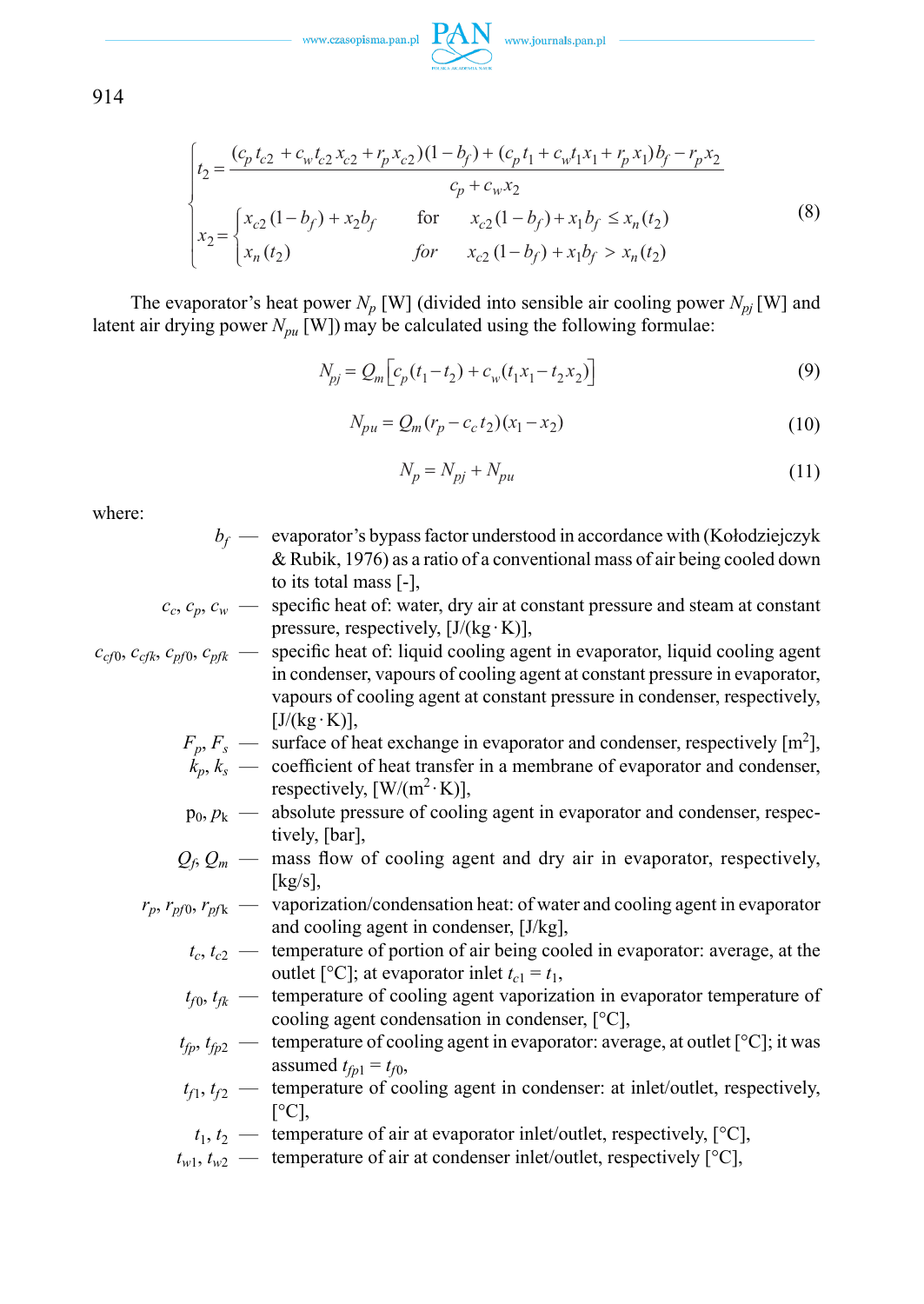- $x_{c2}$  specific humidity of air portion being cooled down at evaporator outlet,  $[kg/kg]$
- $x_1, x_2 \rightarrow$  specific humidity of air at evaporator inlet and outlet, [kg/kg],
	- $x_n$  specific humidity of air saturated in the given temperature at evaporator outlet [kg/kg],
		- $\kappa$  isentropic exponent of cooling agent vapour  $[-]$ ,
	- *χp*1 dryness grade of cooling agent vapour at evaporator inlet [-].

Actual heat power of DV-290 refrigerator evaporator was determined for each of the 12 measurement variants of thermodynamic parameters of air, before and after cooling was carried out in mine conditions. In cross-section of air duct the following parameters were measured: dry-bulb  $(t<sub>s</sub>)$  and wet-bulb  $(t<sub>m</sub>)$  temperatures at evaporator inlet and outlet – with the use of Assmann's Aspirated Psychrometer, dynamic pressure at a distance of 1 m from the evaporator inlet – with the use of Pitot-Prandtl tube, and absolute air pressure (b) with the use of  $\mu Bar - type$  barometer on the floor of a roadway in its section corresponding to the evaporator inlet. The measured and determined thermodynamic parameters of air at the evaporator inlet and outlet are given in Tables 1 and 2, and relationship between calculated values of evaporator's heat power  $N_p$  [kW] and unit air enthalpy  $h_1$  [kW] at evaporator inlet is graphically plotted on Fig. 1 and described by the following equation (Kuczera, 2011):

$$
N_p = -3136,8603 + 1095,3939 \cdot \log(h_1) \tag{12}
$$

In the latter case Statistica 8.0 (StatSoft, 2006) software was used. Correlation coefficient between the variables considered is of 0,8492, which demonstrates the significance of the relationship between them.

TABLE 1

|                | Air parameters at evaporator inlet |              |          |                         |             |               |               |             |          |
|----------------|------------------------------------|--------------|----------|-------------------------|-------------|---------------|---------------|-------------|----------|
|                | $Drv - bulb$                       | $Drv - bulb$ | Absolute | Volume-                 | Specific    | Relative      | Mass flow     | Specific    | Unit     |
| Item           | tempera-                           | tempera-     | air      | tric flow               | air         | air           | rate of dry   | air         | air      |
| no.            | ture                               | ture         | pressure | rate of air             | humidity    | humidity      | air           | enthalpy    | enthalpy |
|                |                                    |              |          |                         |             |               | $Q_m$ [kg dry |             |          |
|                | $t_s$ [°C]                         | $t_m$ [°C]   | $b$ [Pa] | $V$ [m <sup>3</sup> /s] | $x$ [kg/kg] | $\varphi$ [%] | $air/s$ ]     | $I$ [kJ/kg] | $h$ [kW] |
| 1              | $\mathbf{2}$                       | 3            | 4        | 5                       | 6           | 7             | 8             | 9           | 10       |
| 1              | 32,2                               | 27,2         | 110383   | 13,07                   | 0.01882     | 67,43         | 16,04         | 80,58       | 1292,47  |
| $\overline{c}$ | 32,8                               | 28,2         | 110130   | 12,69                   | 0,02034     | 70,14         | 15,43         | 85,10       | 1313,08  |
| 3              | 32,4                               | 28,4         | 109828   | 12,99                   | 0,02094     | 73,58         | 15,78         | 86,22       | 1360,53  |
| 4              | 32,6                               | 28,0         | 110282   | 12,42                   | 0.02005     | 70,03         | 15,10         | 84,15       | 1270,62  |
| 5              | 32,8                               | 27,8         | 109931   | 12,21                   | 0,01968     | 67,80         | 14,85         | 83,41       | 1238,60  |
| 6              | 32,2                               | 27,4         | 108977   | 12,10                   | 0,01944     | 68,71         | 14,6          | 82,17       | 1199,63  |
| 7              | 32,6                               | 27,2         | 110043   | 13,07                   | 0,01871     | 65,35         | 15,91         | 80,71       | 1284,14  |
| 8              | 32,8                               | 28,2         | 110097   | 12,69                   | 0,02035     | 70,14         | 15,43         | 85,12       | 1313,47  |
| 9              | 32,4                               | 28,2         | 109796   | 12,99                   | 0,02059     | 72,36         | 15,78         | 85,32       | 1346,38  |
| 10             | 32,6                               | 27,8         | 110205   | 12,42                   | 0,01971     | 68,84         | 15,10         | 83,28       | 1257,46  |
| 11             | 32,8                               | 27,6         | 109926   | 12,21                   | 0,01933     | 66,64         | 14,85         | 82,51       | 1225,28  |
| 12             | 32,0                               | 26,8         | 108982   | 12,10                   | 0.01850     | 66,22         | 14,61         | 79,55       | 1162,23  |

Measured and calculated parameters of air at inlet to evaporator of DV-290 refrigerator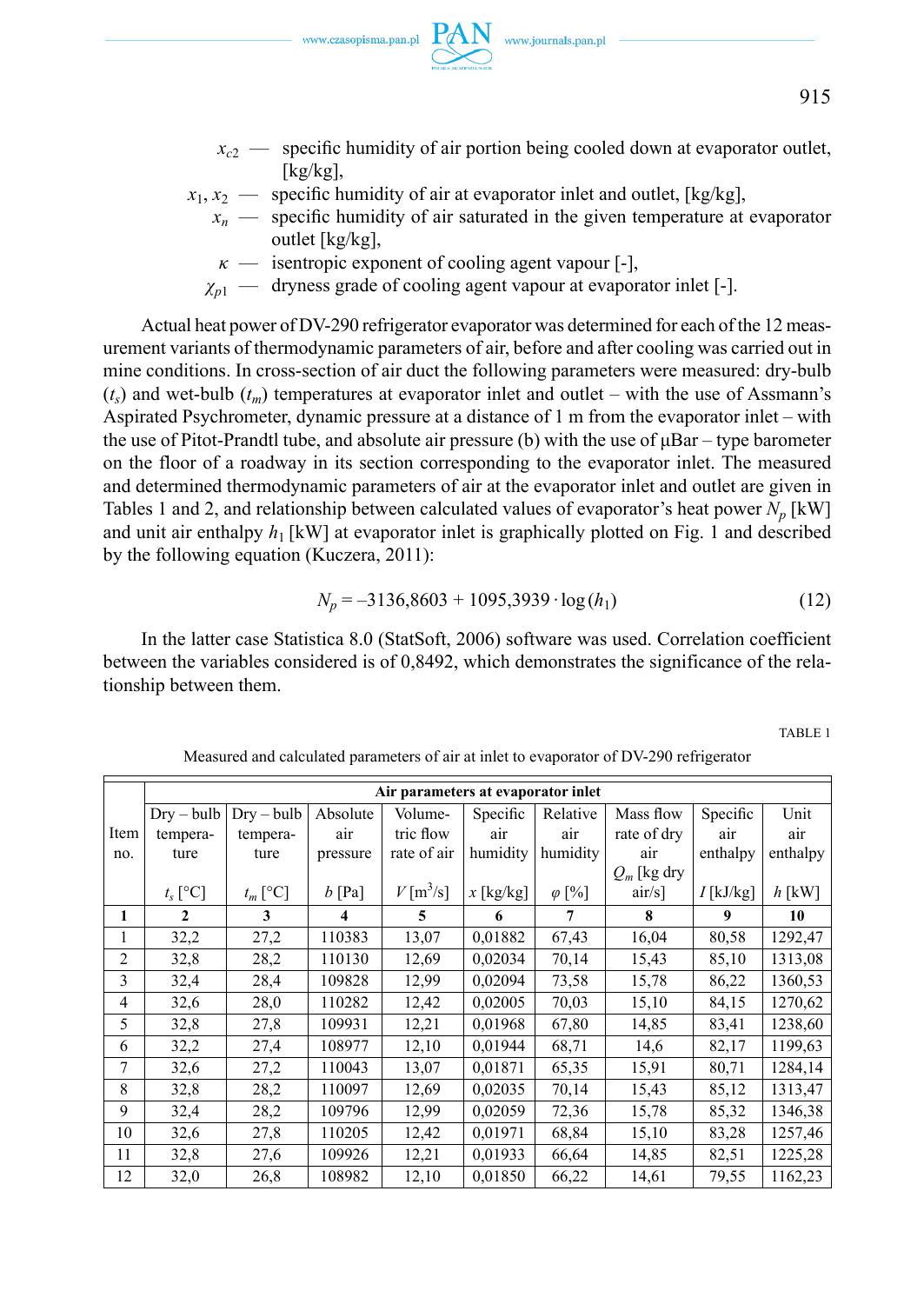

916

### TABLE 2

|                | Air parameters at evaporator outlet |              |              |               |              |              |                      |  |
|----------------|-------------------------------------|--------------|--------------|---------------|--------------|--------------|----------------------|--|
|                | $Dry - bulb$                        | $Dry - bulb$ | Specific air | Relative air  | Specific air | Unit         | <b>Heat power of</b> |  |
| Item           | temperature                         | temperature  | humidity     | humidity      | enthalpy     | air enthalpy | evaporator           |  |
| no.            |                                     |              |              |               |              |              |                      |  |
|                | $t_s$ [°C]                          | $t_m$ [°C]   | $x$ [kg/kg]  | $\varphi$ [%] | $I$ [kJ/kg]  | $h$ [kW]     | $N_p$ [kW]           |  |
| 1              | $\mathbf{2}$                        | 3            | 4            | 5             | 6            | 7            | 8                    |  |
| 1              | 23,0                                | 23,0         | 0,01624      | 100           | 64,43        | 1033,53      | 254,96               |  |
| $\overline{2}$ | 23,8                                | 23,8         | 0,01711      | 100           | 67,48        | 1041,19      | 266,92               |  |
| 3              | 23,6                                | 23,6         | 0,01694      | 100           | 66,84        | 1054,70      | 299,59               |  |
| $\overline{4}$ | 23,2                                | 23,2         | 0,01646      | 100           | 65,20        | 984,54       | 280,81               |  |
| 5              | 23,4                                | 23,4         | 0,01672      | 100           | 66,07        | 981,15       | 253,14               |  |
| 6              | 23,0                                | 23,0         | 0,01645      | 100           | 64,97        | 948,54       | 246,88               |  |
| 7              | 23,2                                | 23,2         | 0,01650      | 100           | 65,30        | 1038.98      | 241,75               |  |
| 8              | 23,6                                | 23,6         | 0,01690      | 100           | 66,74        | 1029,74      | 278,47               |  |
| 9              | 23,2                                | 23,2         | 0,01653      | 100           | 65,38        | 1031,69      | 308,46               |  |
| 10             | 23,2                                | 23,2         | 0,01647      | 100           | 65,23        | 984,93       | 267,78               |  |
| 11             | 23,4                                | 23,4         | 0,01672      | 100           | 66,07        | 981,15       | 240,33               |  |
| 12             | 23,0                                | 23,0         | 0,01645      | 100           | 64,97        | 949,19       | 210,15               |  |

### Measured and calculated parameters of air at outlet from evaporator of DV-290 refrigerator.



Fig. 1. Change of evaporator's heat power  $(N_p)$  in function of unit enthalpy of air at inlet to evaporator  $(h)$ . Line – regression curve, circulars – measurement results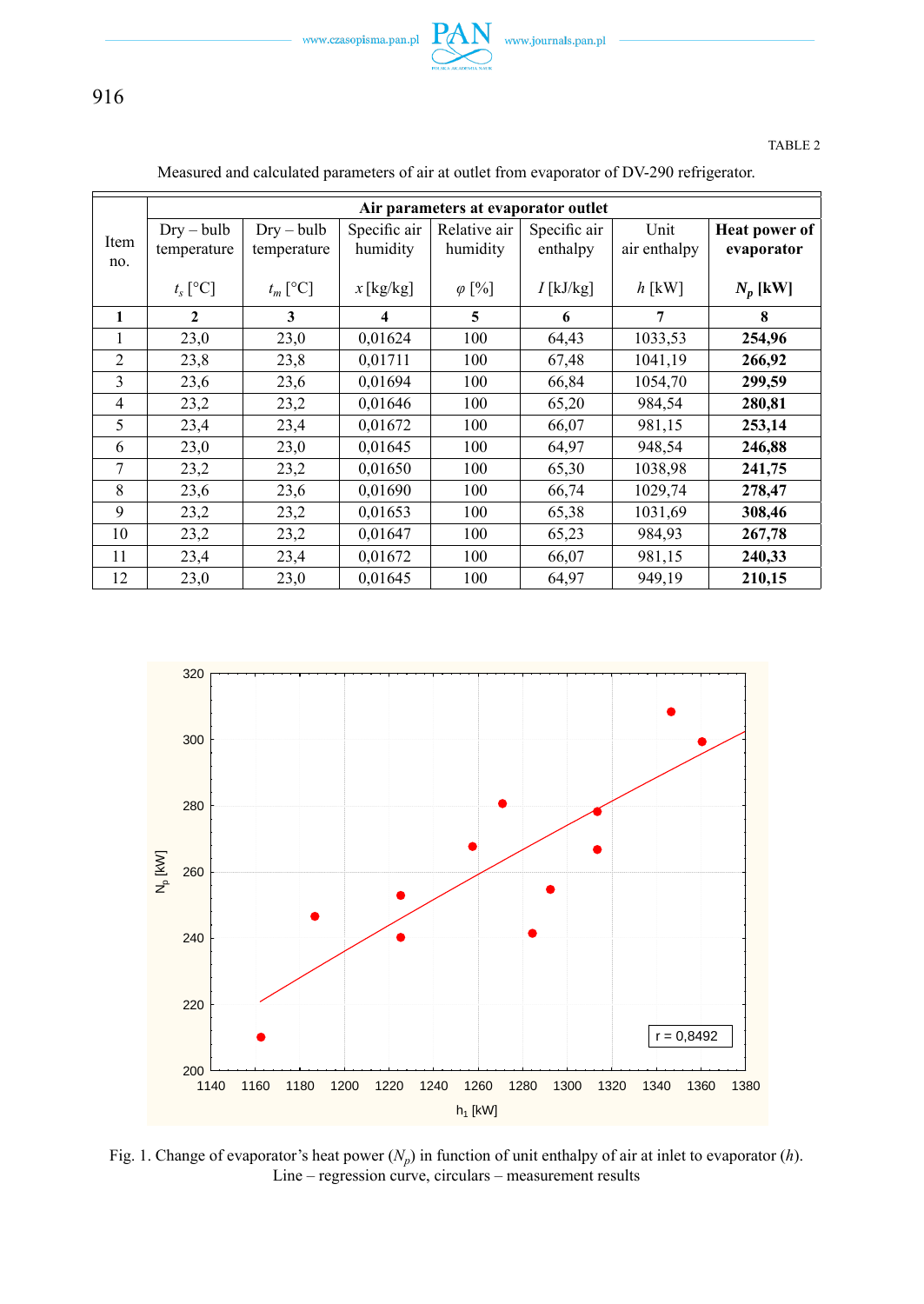

917

In addition to the foregoing, the following formulae were used (Pawiński et al., 2000; Roszczynialski et al., 1992):

 $-$  for calculation of air density  $ρ$  [kg/m<sup>3</sup>]

$$
\rho = \frac{0.003484}{t_s + 273.15} \cdot \left[ b -0.3781 \cdot (610.6 \cdot w - 6.6176 \cdot 10^{-4} (t_s - t_m) b) \right]
$$
(13)

where:

*b* — absolute air pressure [Pa],

 $t_m$  — wet-bulb temperature of air  $[°C]$ ,

 $t_s$  — dry-bulb temperature of air  $[°C]$ ;

– for calculation of relative air humidity *φ* [-]

$$
\varphi = \frac{610, 6 \cdot w - 6, 6176 \cdot 10^{-4} (t_s - t_m) \cdot b}{610, 6 \cdot w'} \tag{14}
$$

where:  $w = 10^{\frac{7,5 \cdot t_m}{237,29 + t_m}}$  and  $w' = 10^{\frac{7,5 \cdot t_s}{237,29 + t_s}}$ 

– for calculation of specific air humidity  $x$  [kg H<sub>2</sub>O steam/kg dry air]

$$
x = \frac{379,793 \cdot w - 4,1161 \cdot 10^{-4} (t_s - t_m) \cdot b}{b - 610,6 \cdot w + 6,6178 \cdot 10^{-4} (t_s - t_m) \cdot b}
$$
(15)

– for calculation of dry air mass flow rate  $Q_m$  [kg dry air/s]

$$
Q_m = \frac{V \cdot \rho}{1 + x} \tag{16}
$$

where:  $V$  — volumetric air flow  $[m^3/s]$ ;

– for calculation of specific air enthalpy *I* [J/kg]

$$
I = c_p \cdot t_s + x(c_w \cdot t_s + r_p) \tag{17}
$$

– for calculation of unit (per time unit) enthalpy of air *h* [W]

$$
h = Q_m \cdot I \tag{18}
$$

On the basis of the foregoing mathematical description of operation of an air compression refrigerator for mining applications, the software was developed, which allows, among other things, to determethe vaporization pressure  $p_0$  in the evaporator and condensation pressure  $p_k$  in the condenser of a given cooling agent, corresponding to the known heat power of evaporator. Using this software, the values of  $p_0$  and  $p_k$  pressures were calculated for experimentally determined the evaporator's heat power values specified in Table 2. Vaporization pressure  $p_0$  in the evaporator and condensation pressure  $p_k$  in the condenser of R407C cooling agent determined in this way were correlated with unit enthalpy of air at the evaporator inlet  $(h_1)$ . The results of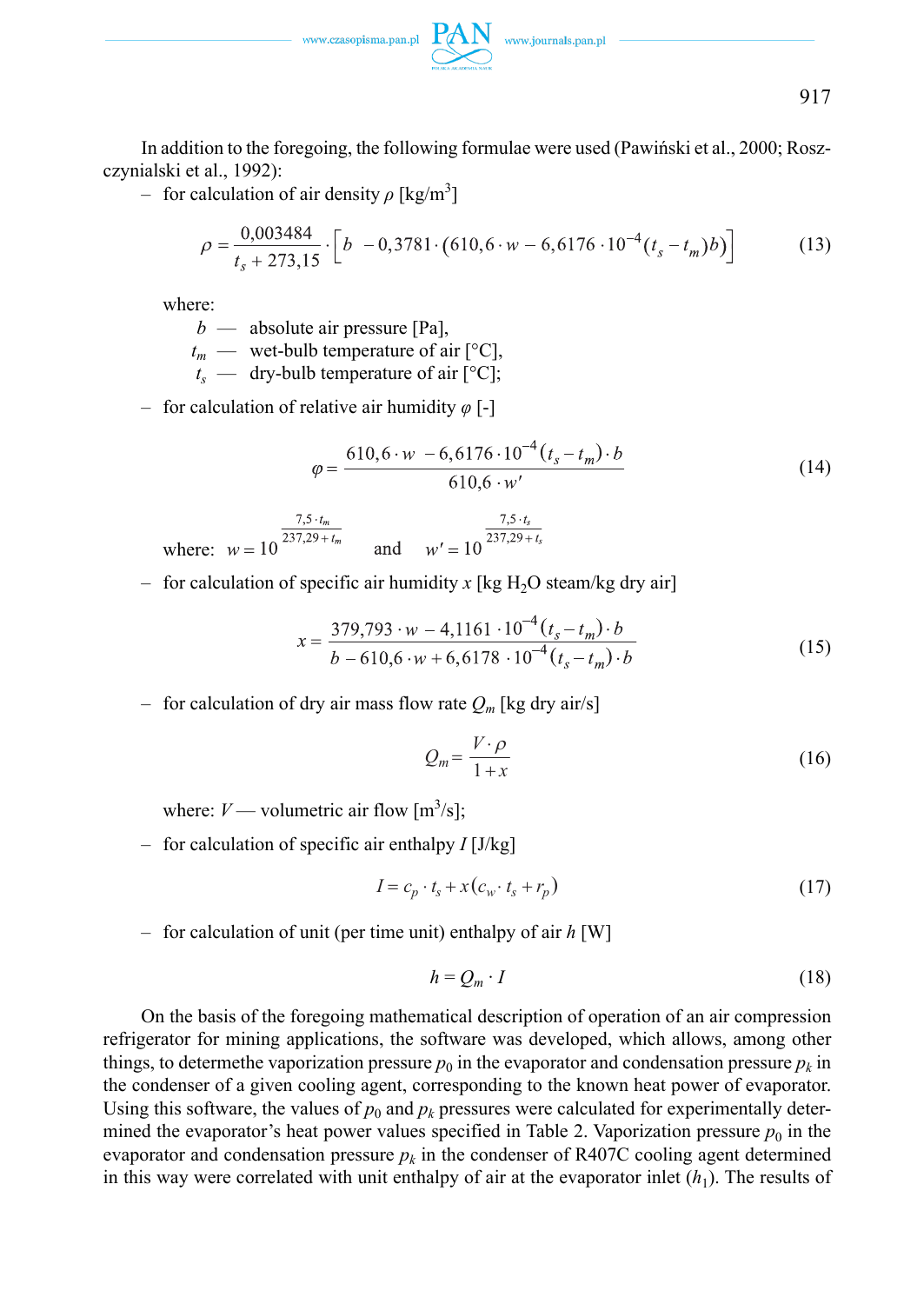

 $\text{www.czasopisma.pan.pl}\ \underset{\text{sum.}}{\text{PAN}}\ \ \text{www.journals.pan.pl}$ 

918

research are summarized in Table 3, graphically plotted on Fig.  $2 \& 3$  and analytically presented (formulae 19 and 20).

$$
p_0 = 42,855 - 11,463 \cdot \log(h_1) \tag{19}
$$

$$
p_k = 28,3042 - 3,5156 \cdot \log(h_1)
$$
 (20)

where vaporization and condensation pressure  $(p_0$  and  $p_k$ , respectively) is expressed in [bar], and unit enthalpy of air at evaporator inlet  $h_1 - \text{in}$  [kW]. The foregoing formulae were verified within the range of unit air enthalpy:  $1100 \text{ kW} < h_1 < 1400 \text{ kW}$ . As previously, when creating the formulae (19) and (20), Statistica 8.0 software was used. Calculated correlation coefficients between the variables in the equations (19) and (20) amount to: –0,7369 and –0,9958, respectively.

TABLE 3

|                | Calculated values of vaporization and condensation pressure of R407C cooling agent |                      |                       |                       |  |  |  |  |
|----------------|------------------------------------------------------------------------------------|----------------------|-----------------------|-----------------------|--|--|--|--|
|                | Heat power of                                                                      | Unit enthalpy of air | Vaporization pressure | Condensation pressure |  |  |  |  |
| Item no.       | evaporator                                                                         | at evaporator inlet  | of cooling agent      | of cooling agent      |  |  |  |  |
|                |                                                                                    |                      |                       |                       |  |  |  |  |
|                | $N_p$ [kW]                                                                         | $h_1$ [kW]           | $p_0$ (bar)           | $p_k$ (bar)           |  |  |  |  |
| 1              | 254,96                                                                             | 1292,47              | 7,38                  | 17,37                 |  |  |  |  |
| $\overline{2}$ | 266,92                                                                             | 1313,08              | 7,32                  | 17,33                 |  |  |  |  |
| 3              | 299,59                                                                             | 1360,53              | 6,87                  | 17,29                 |  |  |  |  |
| 4              | 280,81                                                                             | 1270,62              | 7,00                  | 17,39                 |  |  |  |  |
| 5              | 253,14                                                                             | 1225,28              | 7,38                  | 17,46                 |  |  |  |  |
| 6              | 246,88                                                                             | 1186,54              | 7,35                  | 17,50                 |  |  |  |  |
| 7              | 241,75                                                                             | 1284,14              | 7,63                  | 17,37                 |  |  |  |  |
| 8              | 278,47                                                                             | 1313,47              | 7,14                  | 17,35                 |  |  |  |  |
| 9              | 308,46                                                                             | 1346,38              | 6,71                  | 17,31                 |  |  |  |  |
| 10             | 267,78                                                                             | 1257,46              | 7,17                  | 17,40                 |  |  |  |  |
| 11             | 240,33                                                                             | 1225,28              | 7,57                  | 17,44                 |  |  |  |  |
| 12             | 210,15                                                                             | 1162,23              | 7,87                  | 17,53                 |  |  |  |  |

Calculated values of vaporization and condensation pressure  $(p_0/p_k)$ , respectively) of R407C cooling agent

# **3. Numeric example**

Considering the foregoing PC software and formulae  $(9) \div (20)$  exemplary calculations were made.

Parameters at the evaporator's inlet of a by-pass factor  $b_f = 0,14$  of DV-290 air compression refrigerator are:

- $-$  air pressure  $b = 110 \text{ kPa}$ ;
- volumetric airflow rate  $V = 12 \text{ m}^3/\text{s}$ ;
- dry-bulb air temperature  $t_s = 31 \text{ °C}$ ;<br>– wet-bulb air temperature  $t_m = 29 \text{ °C}$ ;
- $-$  wet-bulb air temperature
- specific air humidity  $x_1 = 0,22613$  kg/kg;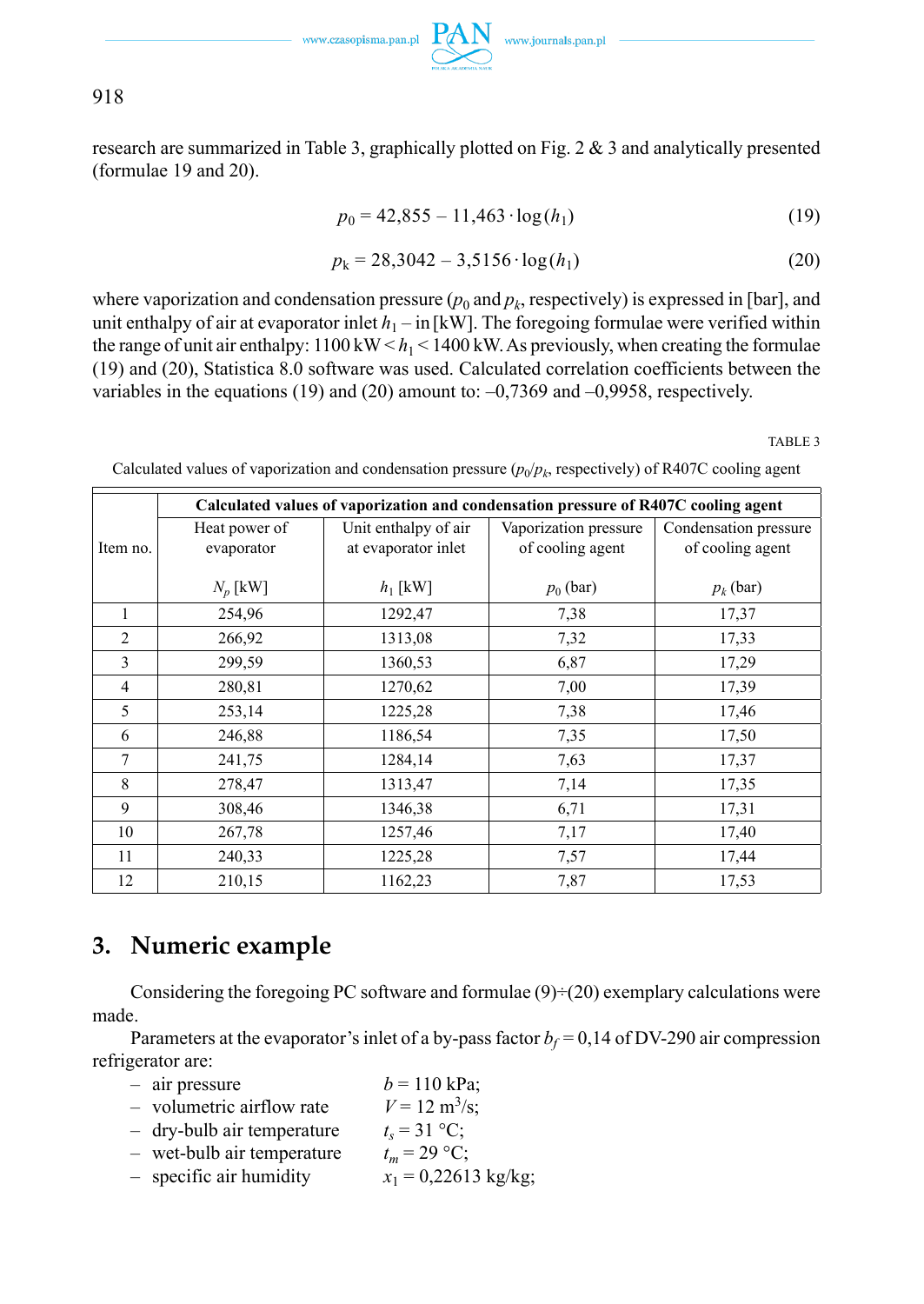

Fig. 2. Change of cooling agent vaporization pressure  $(p_0)$  in function of unit enthalpy of air  $(h)$  at evaporator inlet. Line – regression curve, triangles – measurement results



Fig. 3. Change of cooling agent condensation pressure (*pk*) in function of unit enthalpy of air (*h*) at evaporator inlet. Line – regression curve, squares – measurement results